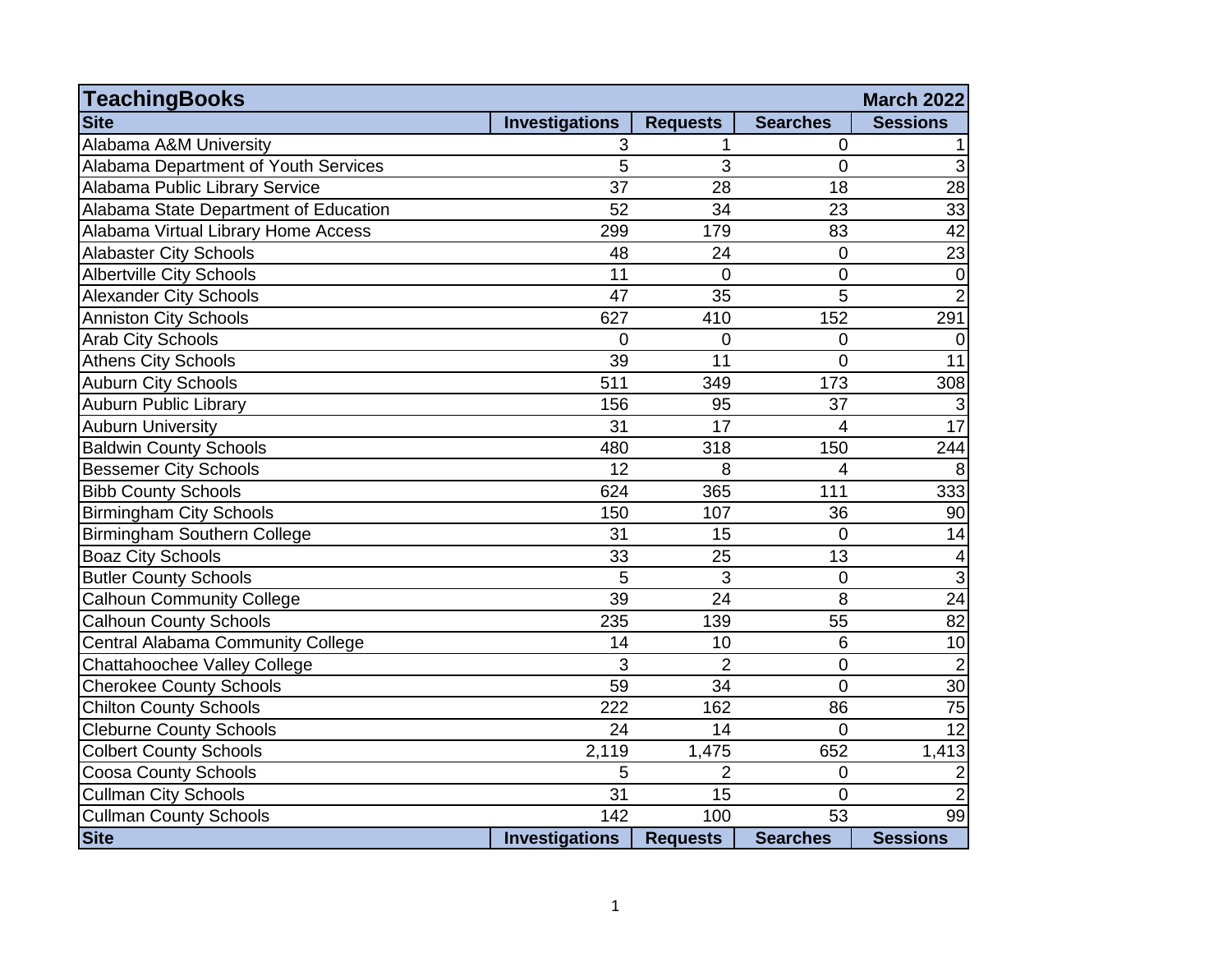| Dale County Schools                  | 73                    | 41               | 16              | 20              |
|--------------------------------------|-----------------------|------------------|-----------------|-----------------|
| <b>Dallas County Schools</b>         | 89                    | 28               | 6               | 25              |
| <b>Decatur Public Library</b>        | 9                     | 5                | 1               | $\overline{5}$  |
| <b>DeKalb County Schools</b>         | 509                   | 434              | 344             | 55              |
| Dothan City Schools                  | 4                     | 3                | 1               |                 |
| <b>Elmore County Schools</b>         | 458                   | 349              | 182             | 359             |
| <b>Enterprise City Schools</b>       | 33                    | 24               | 10              | 24              |
| <b>Etowah County Schools</b>         | 260                   | 151              | 60              | 162             |
| Eufaula Carnegie Library             | $\overline{2}$        | 1                | 0               |                 |
| <b>Fairfield City Schools</b>        | 3                     | $\overline{2}$   | $\mathbf 0$     | $\mathbf 2$     |
| <b>Florence City Schools</b>         | $\overline{2}$        | 1                | 0               | $\mathbf{1}$    |
| <b>Florence Public Library</b>       | 281                   | 177              | 116             | 173             |
| Fort Payne City Schools              | 99                    | 37               | 0               | 36              |
| <b>Geneva City Schools</b>           | 94                    | 65               | 36              | 65              |
| <b>Gulf Shores City Schools</b>      | $\overline{2}$        | $\boldsymbol{0}$ | $\mathbf 0$     | $\overline{0}$  |
| <b>Guntersville Public Library</b>   | $\mathbf{3}$          | $\overline{2}$   | 0               | 1               |
| <b>Haleyville City Schools</b>       | 3                     | 1                | $\overline{0}$  | $\mathbf{1}$    |
| <b>Homewood City Schools</b>         | 592                   | 437              | 242             | 478             |
| Homewood Public Library              | 196                   | 152              | 54              | 3               |
| <b>Hoover City Schools</b>           | 663                   | 485              | 301             | 396             |
| <b>Houston County Schools</b>        | 7,639                 | 5,878            | 3,407           | 5,719           |
| Huntingdon College                   | 9                     | 5                | 1               | 5               |
| <b>Huntsville City Schools</b>       | 184                   | 100              | 60              | 85              |
| Ingram State Technical College       | 67                    | 27               | 6               | 14              |
| <b>Jackson County Schools</b>        | 70                    | 43               | $\overline{9}$  | 17              |
| Jacksonville State University        | $\overline{25}$       | 18               | $\overline{11}$ | $\overline{18}$ |
| Jefferson County Library Coop.       | $\overline{22}$       | 9                | $\mathbf 0$     | 9               |
| Jefferson County Schools             | 221                   | 133              | 57              | $\overline{11}$ |
| <b>Lawrence County Schools</b>       | 128                   | 49               | 11              | 48              |
| Lee County Schools                   | 411                   | 318              | 225             | 226             |
| <b>Leeds City Schools</b>            | 17                    | 10               | 0               | 10              |
| <b>Limestone County Schools</b>      | 11                    | 5                | 0               | $\overline{4}$  |
| <b>Linden City Schools</b>           | 116                   | 76               | $\overline{12}$ | $\overline{86}$ |
| <b>Site</b>                          | <b>Investigations</b> | <b>Requests</b>  | <b>Searches</b> | <b>Sessions</b> |
| <b>Lowndes County Schools</b>        | 22                    | 13               | 1               | 12              |
| Lurleen B. Wallace Community College | 30                    | 17               | $\mathbf 0$     | 1               |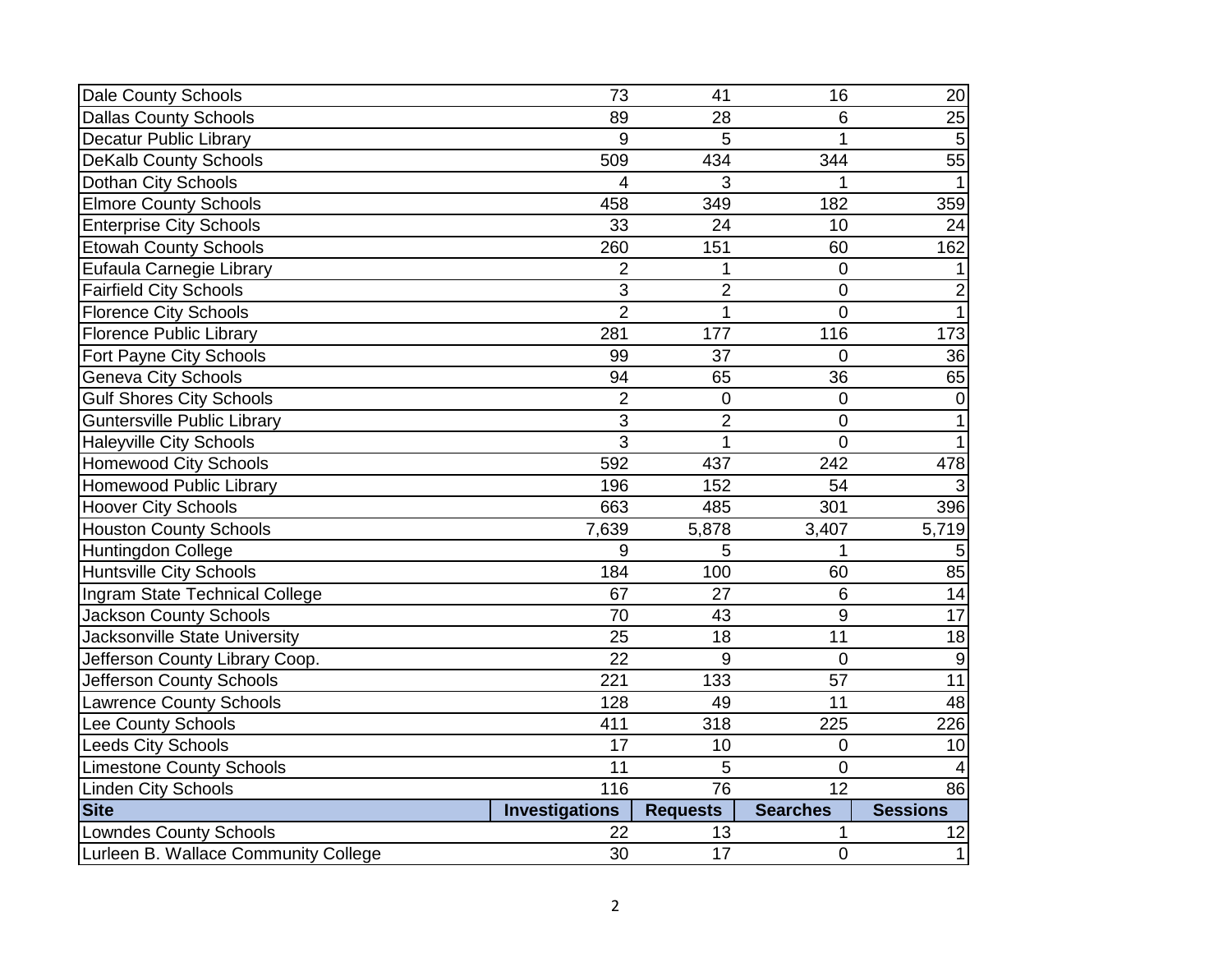| <b>Madison City Schools</b>            | 257                   | 181             | 132              | 179             |
|----------------------------------------|-----------------------|-----------------|------------------|-----------------|
| <b>Marshall County Schools</b>         | 15                    | 8               | $\Omega$         | 5 <sup>1</sup>  |
| Mobile County Public Schools           | 9,988                 | 7,103           | 3,501            | 7,020           |
| <b>Mobile Public Library</b>           | $\overline{4}$        | 3               | 1                | $\mathbf{3}$    |
| Monroe County Schools                  | 3                     | 1               | $\overline{0}$   | $\vert$         |
| Montgomery County Schools              | 6,422                 | 4,347           | 1,702            | 4,488           |
| <b>Moody Public Library</b>            | 11                    | 9               | 1                | 7               |
| Morgan County Schools                  | 155                   | 108             | 45               | 102             |
| Mountain Brook City Schools            | 13,839                | 9,166           | 3,862            | 8,389           |
| Muscle Shoals City Schools             | 37                    | 15              | 0                | 15              |
| North Shelby Library                   | 11                    | 5               | 0                | $\vert$         |
| Northwest Shoals Community College     | 35                    | 33              | 31               | 33              |
| Oakwood University                     | 4                     | 3               | $\overline{0}$   | $\overline{2}$  |
| <b>Opelika City Schools</b>            | 109                   | 58              | 21               | $\overline{36}$ |
| <b>Oxford City Schools</b>             | 9                     | $\overline{4}$  | $\overline{0}$   | $\vert$         |
| <b>Ozark City Schools</b>              | 25                    | 19              | 16               | 19              |
| Pelham Public Library                  | $6\phantom{1}$        | $\overline{4}$  | 1                | $\frac{3}{1}$   |
| Pell City Schools                      | $\overline{4}$        | $\overline{2}$  | $\mathbf{1}$     |                 |
| <b>Phenix City Schools</b>             | 63                    | 8               | $\mathbf{1}$     | $\overline{2}$  |
| <b>Pickens County Schools</b>          | 42                    | 29              | $\boldsymbol{9}$ | 29              |
| <b>Pike Road City Schools</b>          | 14                    | $\overline{7}$  | $\overline{0}$   | $\overline{7}$  |
| <b>Randolph County Schools</b>         | 356                   | 263             | 154              | 162             |
| Roanoke Public Library                 | 14                    | 3               | 1                | 3               |
| <b>Russell County Schools</b>          | 1,690                 | 1,168           | 624              | 1,250           |
| <b>Samford University</b>              | 325                   | 183             | 41               | 96              |
| <b>Shelby County Schools</b>           | 3,396                 | 2,122           | 1,064            | 1,648           |
| <b>Shelton State Community College</b> | 18                    | 10              | $\mathbf 0$      | 9               |
| Spring Hill College                    | 8                     | $\overline{2}$  | $\overline{0}$   | $\overline{2}$  |
| St. Clair County Schools               | 393                   | 245             | 61               | 257             |
| <b>Sylacauga City Schools</b>          | $\overline{2}$        | 1               | 0                | $\mathbf{1}$    |
| <b>Talladega City Schools</b>          | $\mathcal{P}$         | 1               | $\Omega$         | $\vert$         |
| <b>Site</b>                            | <b>Investigations</b> | <b>Requests</b> | <b>Searches</b>  | <b>Sessions</b> |
| <b>Talladega County Schools</b>        | 551                   | 323             | 91               | 194             |
| <b>Troy City Schools</b>               | 16                    | 9               | $\mathbf 0$      | $\overline{9}$  |
| <b>Troy University</b>                 |                       | 1               | 0                | $\vert$         |
| <b>Tuscaloosa City Schools</b>         | 100                   | 49              | 18               | 16              |